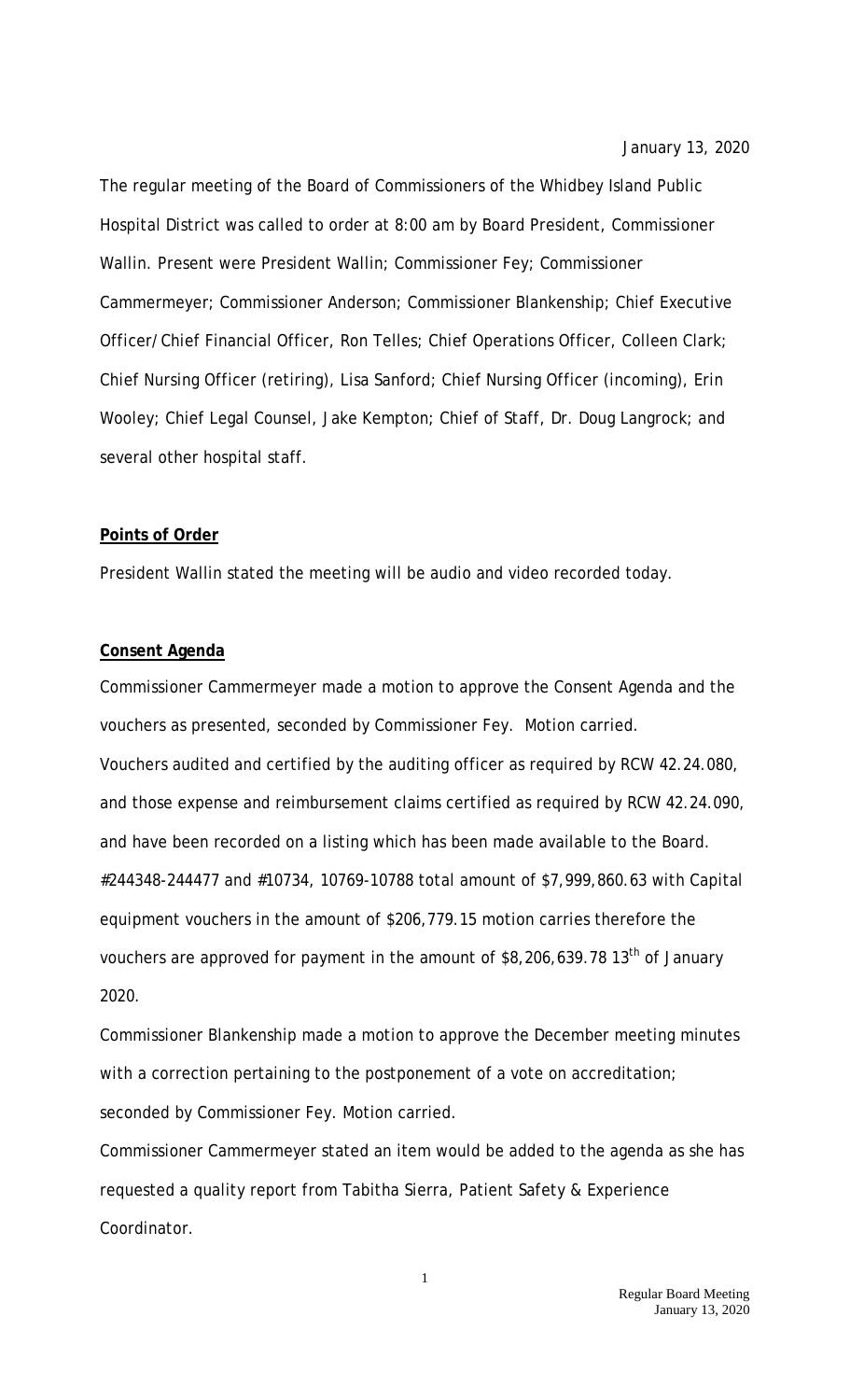# **General Public Comments:**

Community member Bob Higbee spoke about Medicare Advantage and the challenges for Island County residents as Medicare Advantage does not currently cover services provided at WhidbeyHealth. Mr. Telles stated negotiations are actively underway.

# **Medical Staff Report**

Dr. Langrock expressed his gratitude to WhidbeyHealth staff and shared a personal experience regarding a friend whose life was saved by the team in the ED over the weekend. Dr. Langrock reiterated the importance of having a hospital on Whidbey Island for our community needs.

Dr. Doug Langrock presented the following initial appointments:

- Angela Franke, ARNP, Psychiatry, Provisional
- Lien Nguyen, DO, Neurology, Provisional
- Rabab Rizvi, MD, Psychiatry, Provisional
- Griffith Jones, PA-C, Family Practice, Provisional
- James Bartscher, MD, Neurology, Provisional

Commissioner Fey made a motion to approve initial appointments as presented;

seconded by Commissioner Anderson. Motion carried.

Dr. Langrock presented the following advancement:

• Felix Nautsch, MD, Radiology, Provisional to Active- Provisional Extend 6 Months

Commissioner Cammermeyer made a motion to approve the advancement as

presented, seconded by Commissioner Anderson. Motion carried.

Dr. Langrock presented the following reappointments:

- Kavita Gulati, MD, Radiology, Telemedicine
- Judye Scheidt, DO, Family Practice, Active
- Ruben Krishnananthan, MD, Radiology, Telemedicine
- Robert Johnson, MD, Ophthalmology, Active
- Hannu Huhdanpaa, MD, Radiology, Telemedicine

Commissioner Fey made a motion to approve reappointments as presented, seconded by Commissioner Cammermeyer. Motion carried.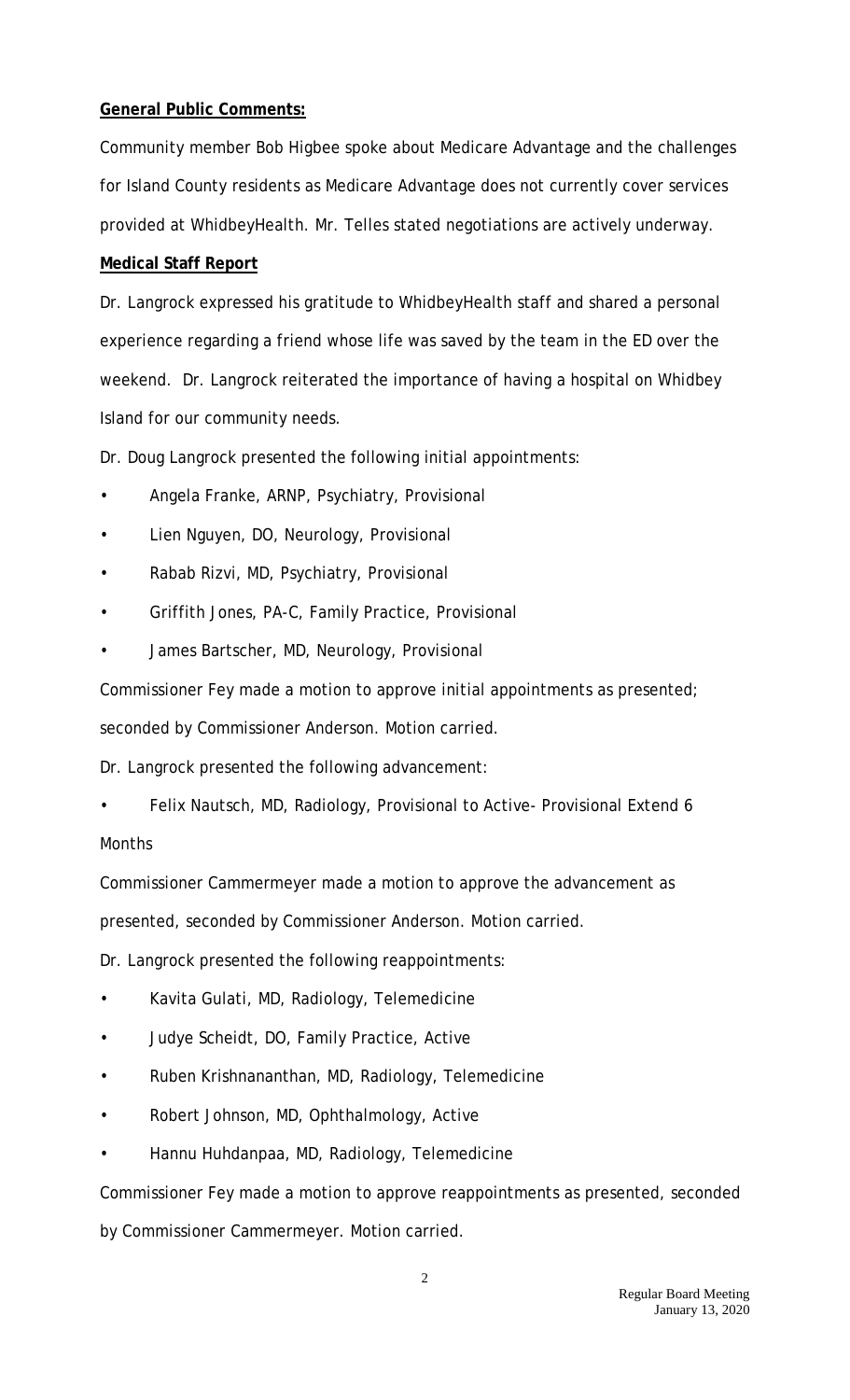Dr. Langrock reviewed the Privilege Request Form for Emergency Department PA and NP. A motion was made by Commissioner Cammermeyer to approve the privilege request form, seconded by Commissioner Fey. Motion carried.

Dr. Langrock reviewed the Scope of Service Emergency Department document and noted minor language changes. A motion was made by Commissioner Cammermeyer to approve the updated document, seconded by Commissioner Fey. Motion carried. President Wallin commended Dr. Langrock for the amount of work being done by the Medical Executive Committee and being brought forth to the board.

# **Staff and Status Reports from Administration**

### **Nursing Update**

Lisa Sanford, CNO introduced new leaders – Annelies DeWolf has accepted the position as manager over Rehab; PC Cable accepted the position as the Home Health manager; Kelly Mardesich has accepted the manager position of the MAC unit and arrives at the end of the month. Recruitment continues for a hospice manager and employee health coordinator. Incoming CNO Erin Wooley was introduced. Ms. Sanford is working with her in transitioning the role.

Ms. Sanford gave an update on the status of the Plan of Correction for DOH and the certification survey for the swing bed program.

### **Operations Reports:**

Colleen Clark, COO gave a recruitment update. Recruitment is underway for several provider positions with several offers out and multiple positions successfully filled. Telepsychiatry services have started in Freeland with the intention of expanding services to the Goldie clinic. Ms. Clark shared Tara Cristarella has accepted the position as a full time provider recruiter and has been diligently working to get an improved recruitment program up and running.

Ms. Clark stated she will begin giving monthly updates on the status of active projects within the organization. Ms. Clark reviewed completed projects in 2019 – 13 regulatory, 4 systems integration, 5 financial, 19 customer service related for a total of 41 projects completed between April and December 2019. Ms. Clark stated the project management office has identified priority projects for 2020 and will be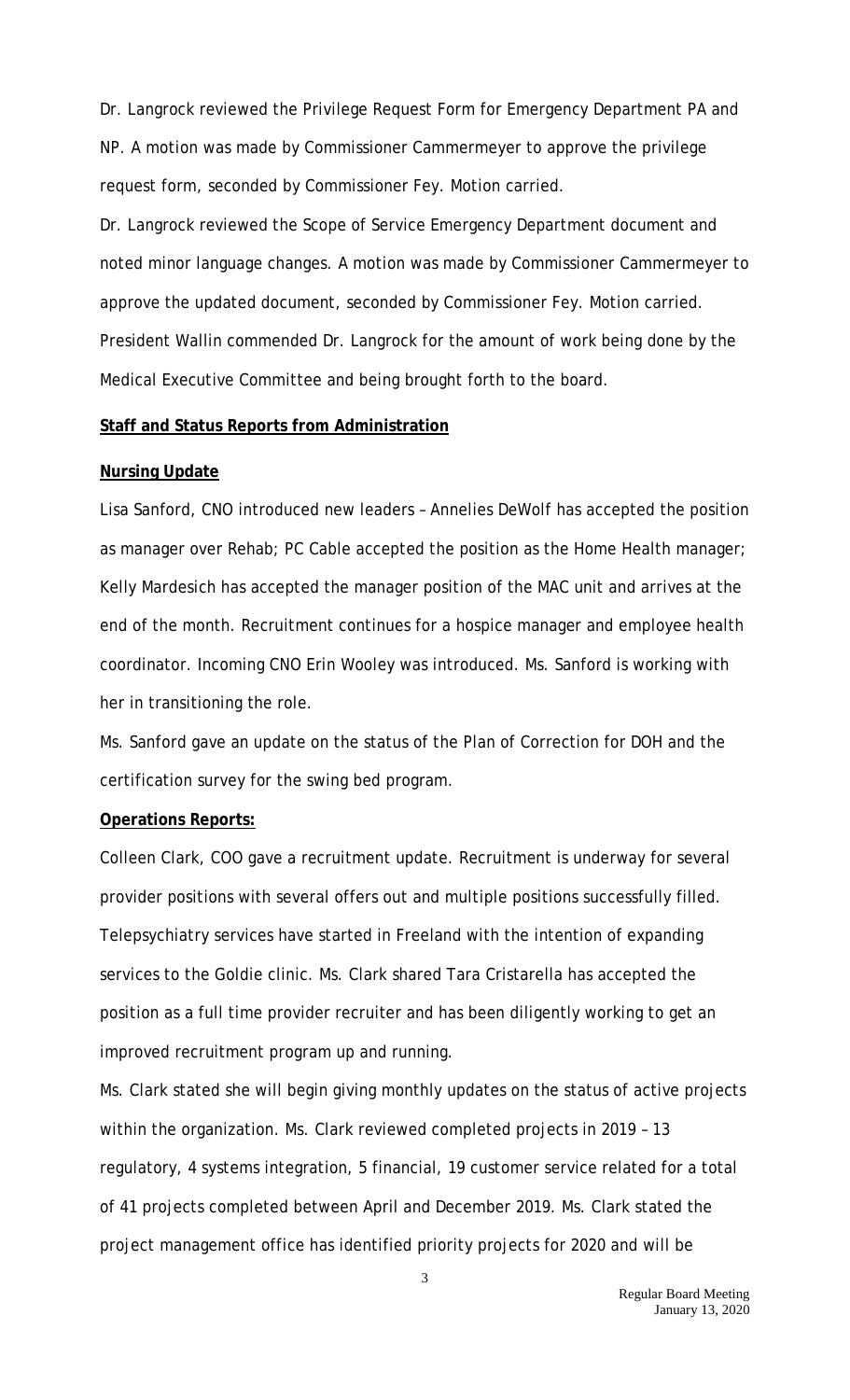working with the IT office to complete them with input from our consultant to ensure projects are in alignment with strategic organizational goals.

President Wallin expressed appreciation to the teams for their hard work and recognized the success in the completion of so many projects. Executive Director of Facilities and Plant Engineering, Tim Waldner was recognized for his innovative ideas and the hard work of his team resulting in expenses coming in under budget.

### **Finance Update**

Jennifer Reed, Director of Finance gave an update on finance as of November 2019

- 1. Patient days are down for the month of November, increasing a bit in December.
- 2. Adjusted patient days were also down in November
- 3. Surgeries both inpatient and outpatient were over the 4 year average
- 4. ER visits down both November and December.
- 5. Days cash on hand was 18 at the close of November.

Ms. Reed stated November interim cost report was completed. Commissioner Cammermeyer requested a simplified budget report going forward.

### **Quality Report**

Commissioner Cammermeyer announced an update to the quarterly quality meetings. Meetings will be held on a monthly basis until further notice with a Commissioner acting as co-chair of the committee with the Chief Quality Officer. The Board of Commissioners will be presented with a Quality report on a monthly basis. Tabitha Sierra, Patient Safety & Experience Coordinator was invited to speak regarding the updated Grievance Policy. Ms. Sierra stated the existing Grievance Policy was identified as needing improvement in a recent survey. Ms. Sierra stated the updates made to the policy ensure that community members receive a response in a timely manner with a greater expectation for accountability from leadership. Ms. Sierra stated there will be a presentation at an upcoming Manager's Meeting regarding optimization of the complaint reporting system. Leaders will be working together to identify opportunities for improvement and develop the patient experience. Ms. Sierra requested approval of the updated Grievance Policy. Copies of the policy to be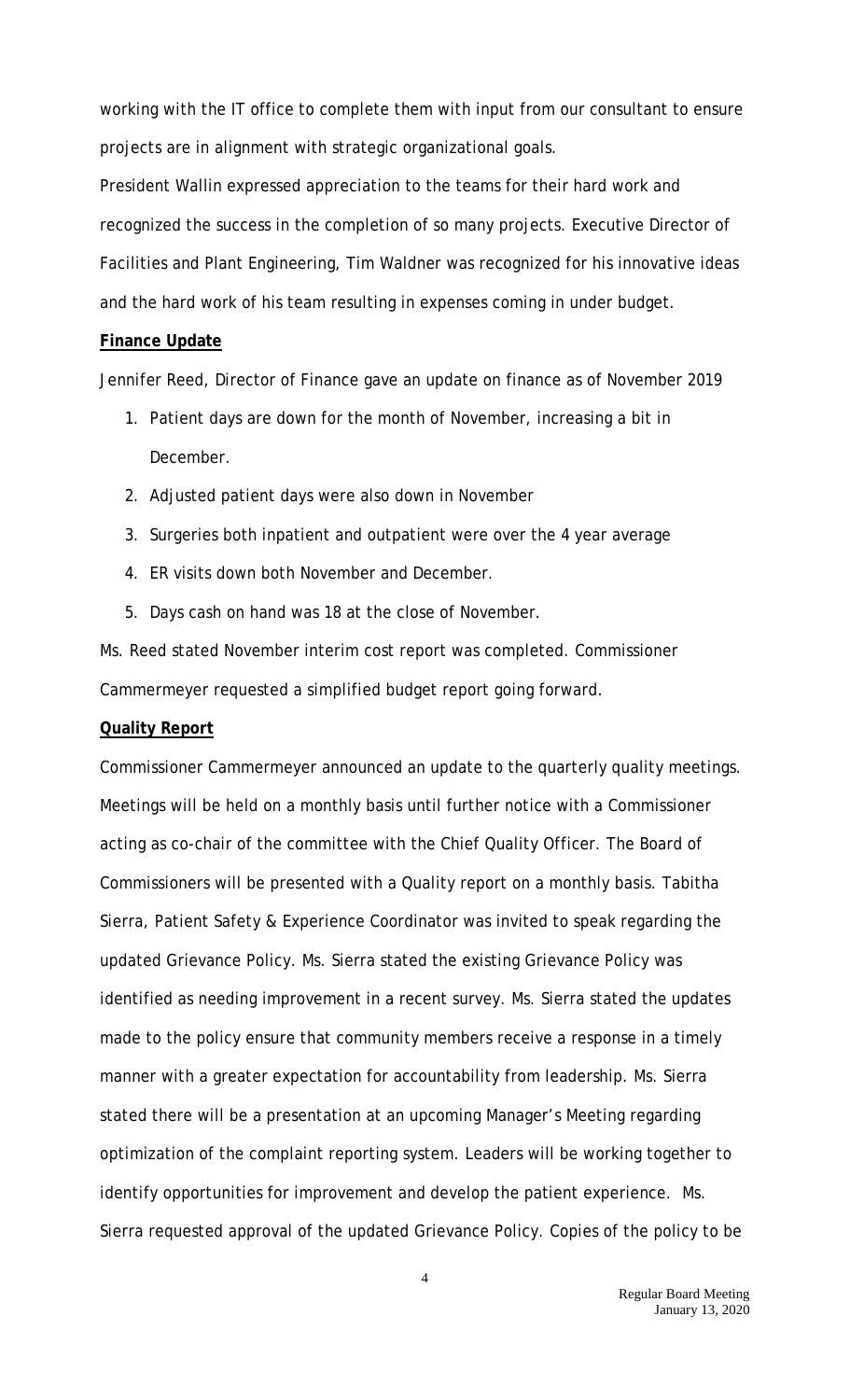provided to the board with approval taking place upon the boards return from the Executive Session.

### **Administrators Report**

CEO Ron Telles echoed President Wallin's sentiment in thanking Tim Waldner for the work completed by his team and the compliant cost saving measures he's taken in making upgrades to the facility. Patsy Kolesar, Director of Inpatient Services was recognized for her presentation on formalized rounding processes for leadership. Ms. Kolesar was invited to present at the next board work session.

Mr. Telles stated union negotiations are progressing and he feels an agreement will be reached in the near future

Ms. Reed was recognized for her work in Medicare cost settlement negotiations and the resulted increased reimbursement.

Mr. Telles gave an update on the work underway with consultant Kevin Arrington in strategic planning. Mr. Arrington has completed 89 employee interviews to date and has kept the Administration team informed of recurring issues. Customer service will be a major focus in 2020. Mr. Arrington will be making formal presentations to the Medical Staff and the Board in the future

Mr. Telles stated work with Lionfish continues. The statement of work has been expanded to include work on the WhidbeyHealth website improvements in addition to the marketing plan.

#### **Board Items:**

President Wallin states the board will now be excused into Executive Session at 9:23am, under RCW 42.30.110 (1)(i), no voting will take place. Dr. Langrock was invited to join the Executive Session.

Regular session continues at 10:30am.

Commissioner Wallin reminded the group there will be a board work session on February 3<sup>rd</sup> at 8am in Health Education Room C at WhidbeyHealth.

Discussion took place as the details of the Complaint and Grievance Policy were reviewed. Commissioner Fey impressed the importance of ensuring staff receives proper training for receiving complaints and the process to resolve them. Per Ms.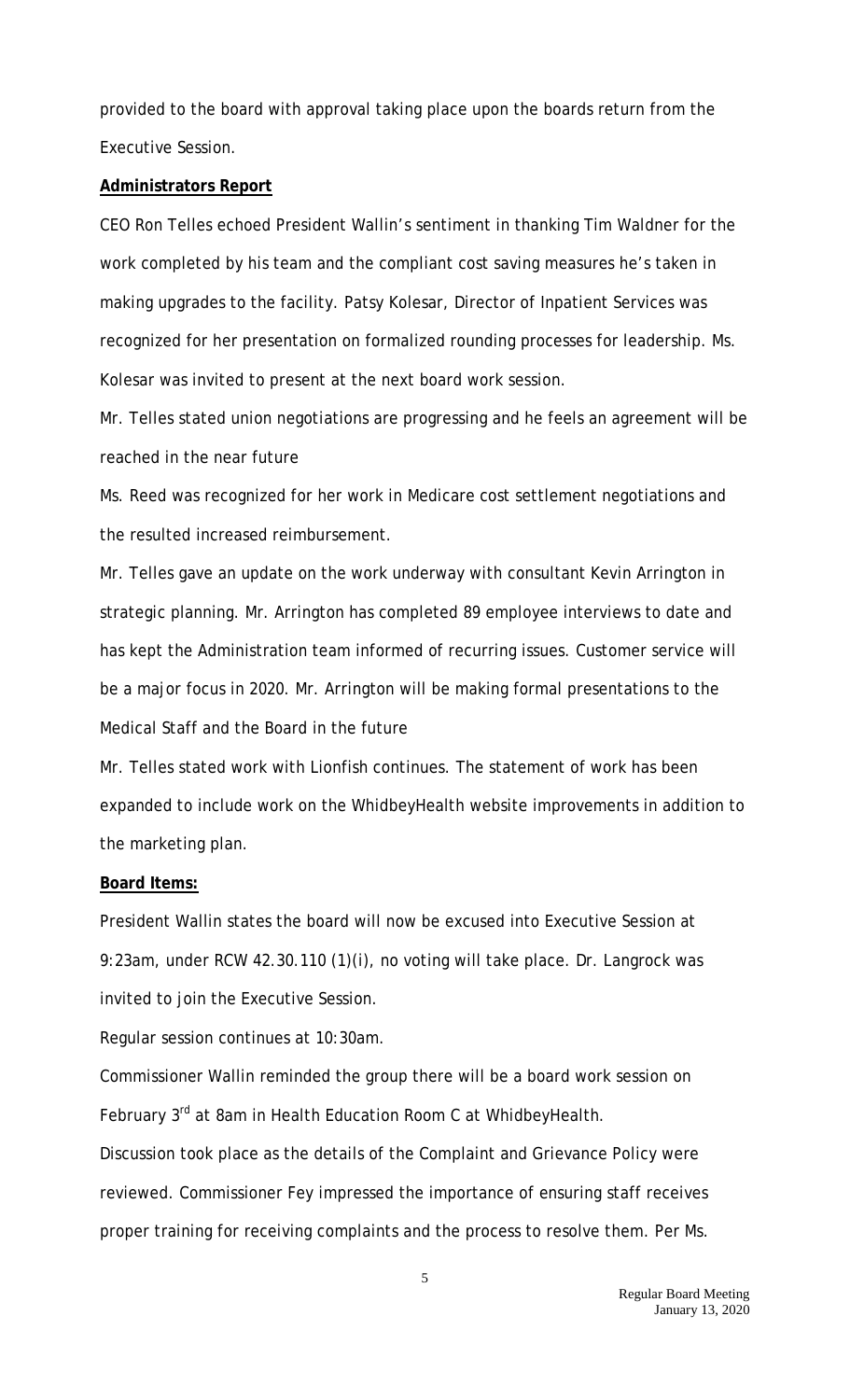Sanford, a provision for the education of staff (including medical staff) will be added as an attachment. A request to edit the policy to correct "Quality Department" versus "Quality and Transformation Department" was made. Chief Legal Counsel Jake Kempton stated future language should include consequences for failure to follow policy dependent upon the severity of the complaint. Mr. Kempton clarified this policy is applicable to all WhidbeyHealth staff. Commissioner Fey moved to approve the Complaint and Grievance Policy with modifications as discussed, seconded by Commissioner Blankenship. Motion carried.

Mr. Telles recognized CNO Lisa Sanford for the great work she has done at WhidbeyHealth. Her last day is anticipated to be January 24<sup>th</sup>, 2020.

# **Agenda Items for Next Board Meeting**

The next Board meeting will be held Monday, February  $10<sup>th</sup>$  at 8:00 am.

### **Adjournment**

There being no further business, Commissioner Cammermeyer made a motion to adjourn the meeting, seconded by Commissioner Anderson. Board meeting adjourned at 10:38am.